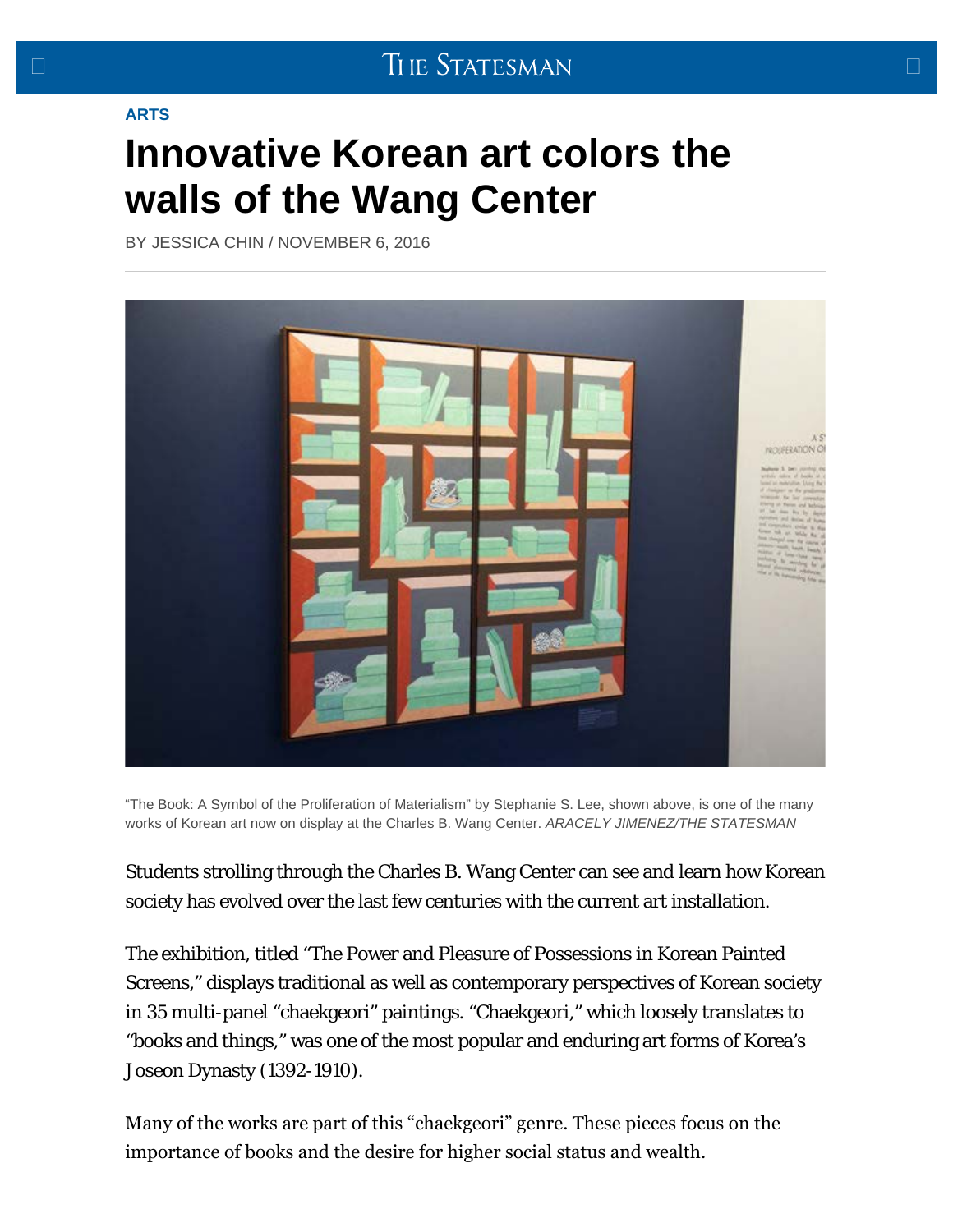"From the exhibition, audiences will learn that people of Korea paint their desire for learning," Jinyoung Jin, director of cultural programs at the Wang Center and curator of the exhibition, said. "Books are not only valuable as physical entities, but also are desirable commodities and powerful and complex modern socio-political apparatuses."

This exhibition also includes a diverse group of artists who took the traditional art form and added a new twist by incorporating aspects of modern societal values. These paintings depict how Korean society today, although still embracing the scholarly virtues of the Joseon era, is largely focused on consumerism and material goods.

Two adjacent paintings by Stephanie S. Lee near the entrance of Jasmine Dining show ruby red and emerald green books on intertwined shelves. Books were the traditional objects to be depicted on these kinds of shelves, but Lee's decision to replace them with luxury items in these two paintings symbolizes the importance of materialistic possessions in modern Korean society, according to the paintings' description.

"Modern examples by Stephanie S. Lee, Seongmin Ahn, Kyoungtack Hong [and] Airan Kang… shine a light on Korea's diverse contemporary society, a society that, from the Confucian Joseon era to the hyper materialistic culture of today, is in constant flux," Jin said.

Thousands of mini figurines including nude dolls, Pikachus, chess pieces, snakes and even a Teletubby sit atop thousands of colorful books in Kyoungtack Hong's "Library 3," another contemporary painting in the exhibition. Jin recommends this attentiongrabbing piece to exhibition guests.

"Whereas in traditional 'chaekgeori' paintings objects take on a privileged aura, worthy of admiration and rising to the level of beauty, in Hong's paintings the materials of old yield to plastic, mass-produced disposables and impersonal objects," Jin said. "Hong reminds viewers that there is more to life than the ownership of uncountable objects that possess no value."

Another striking piece is Airan Kang's "Digital Book Project," located on the ground floor of the Wang Center. Silhouettes of traditional books contained in two glass cases glow in neon colors. Kang's piece depicts how physical books have fused to